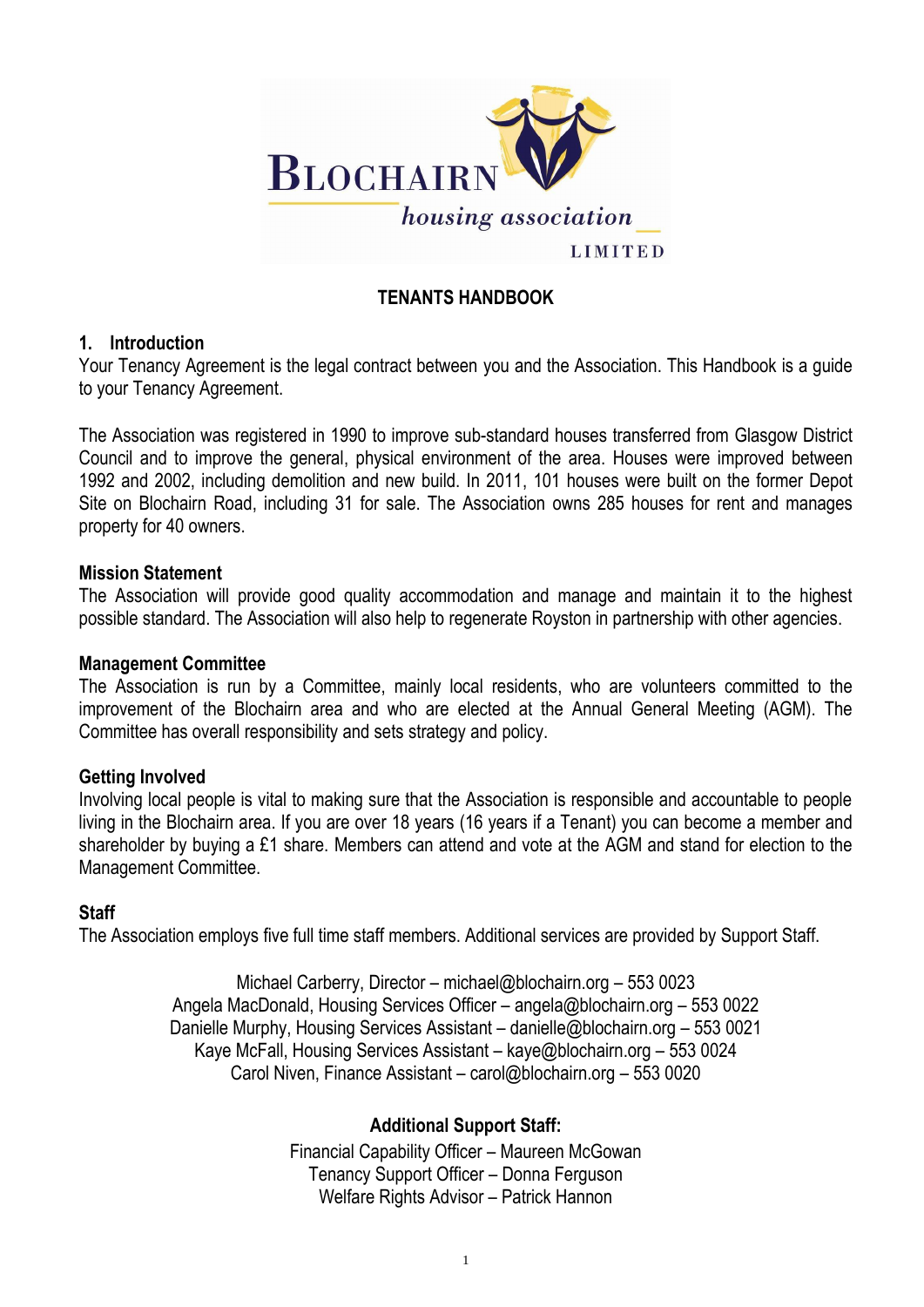# **2. MOVING IN TO YOUR NEW HOME**

- **Keys.** You will receive at least 2 sets of keys. We recommend that you leave a spare set with someone you can trust. If keys are lost or you are locked out it is difficult to force access without causing damage to your door. You would be responsible for the cost of the damage and any call out charge
- **Meter Readings.** Take meter readings to make sure that you are not charged for power or fuel used by the previous tenant
- **Technical Help.** Contact us if you are unsure about how things work
- **New Address.** Tell other organisations about your new address, particularly the Department of Work & Pensions (DWP), so that you do not lose any benefits
- **Insurance.** We insure the property but **not** House Contents. We recommend that you have House Contents insurance. Don't wait until something happens. By then, it is too late
- **Settling In Visit.** We will visit you to find out whether you are settling in. This is also a chance to for you to ask questions about your tenancy and our services

# **3. LIVING IN YOUR HOME**

We want you to enjoy a reasonable quality of life in your home. Everyone should look after their property and have respect and consideration for their neighbours, particularly in a tenement building.

## **Being a Good Neighbour and Having Respect for Others**

- You are responsible for the behaviour of your household and visitors. Make sure that you, your family and visitors do not cause nuisance or disturbance to others. Consider neighbours when playing music, having friends in, letting children play, etc. Persistent nuisance is a serious breach of the Tenancy Agreement
- If you have a dispute with a neighbour and can resolve this on friendly terms between yourselves that's fine but we recommend that you contact us for advice
- Contact the Police at the time if there is a serious disturbance. Let us know as soon as possible after the incident. We will ask Police for an independent report. Ask Police whether CCTV cameras can record whatever is going on. You can contact the CCTV station direct on 287 9999
- Do not fly banners or flags on or near to your building or do anything that could be considered offensive or provocative to other residents
- Keep your garden tidy and litter free. Don't erect permanent play equipment, like swings and trampolines. Don't remove trees or bushes; erect or change walls or fences without our written permission. If you don't look after your garden we can arrange work to be done and charge the cost to you.
- Brush and wash stairs at least once each week and keep close doors, windows and walls clean. Make arrangements with your neighbours or ask us for a rota. Do not store bikes, prams, etc. on landings or any other common area. If stairs and common areas are not properly looked after we can arrange for work to be done and charge the cost to tenants
- Keep lifts in good, clean condition. Don't allow young children to use lifts without a responsible adult. Do not smoke in lifts. Do not take dogs into lifts
- The backcourt is an area for drying clothes. It's not a playground, so ball games, particularly football, are not allowed. Play equipment, such as, swings, slides and trampolines, should not be fitted. Don't use up all available space when hanging out washing and take it in when it's dry. Do not hang washing from windows or on verandas. The backcourt should be kept tidy and litter free. If it is not properly looked after we can arrange for work to be done and charge tenants for the cost You need our written permission to keep a pet. Pets must be controlled and supervised. They must not cause nuisance to neighbours; cause damage to the house or common property or foul any common area, including urinating. We can withdraw permission to keep a pet and you would have to remove your pet from the house. Dangerous dogs, snakes, spiders and rats are not allowed to be kept as pets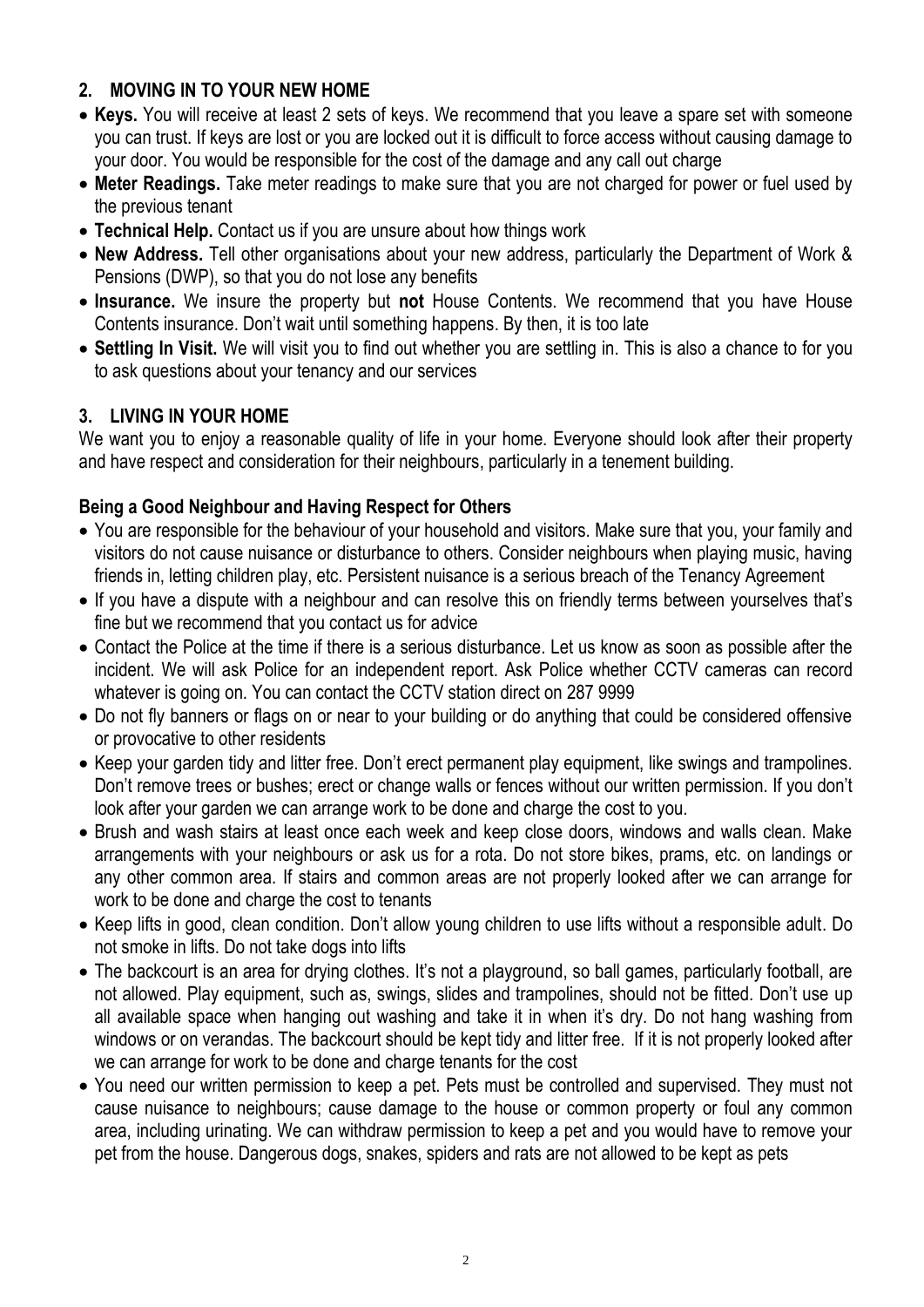- Glasgow City Council is responsible for bins and refuse collection. Put your wheelie bin out on collection day and return it to the bin store as soon as possible. Keep bin stores clean and tidy by picking up any overspill from the bins. Bags should be tied securely and placed into the bins
- Use the correct bins for Recycling and for Food Waste
- Make sure that bulk items are disposed of correctly and remain neat and tidy until collected. For tenements - leave bulk items on the pavement outside the property on the day that they will be collected. For main door houses – call 287 9700 to arrange uplift. Call 287 9700 to arrange uplift of a fridge or fridge freezer. In Blochairn Place – place bulk items neatly in the bin store. Boxes, cardboard, packaging etc. should be folded and placed into the bins
- Use Glasgow City Council's "MY GLASGOW" App on your mobile phone

### **Tenant Bonus Scheme**

In 2001 we were the first in Glasgow to introduce a Bonus Scheme for tenants. The scheme helps us to provide a first class service and a pleasant living environment for residents. It sets the scene but only you and your neighbours can make the real and lasting difference. The Christmas Bonus is £75 and there is a Monthly Prize Draw (2 x £50 prizes). The Bonus is not your legal right. We will assess whether you are keeping to the terms of your Tenancy Agreement and behaving reasonably

- 1. **Rent Account -** Is it clear? Are you keeping to an arrangement and co-operating to deal with problems?
- 2. **Outstanding Debts –** Are debts outstanding, e.g. rechargeable repairs? Are you keeping to an arrangement?
- 3. **Front Gardens and Backcourts –** Is it tidy and free of litter?
- 4. **Bin Stores** Clean and tidy? Refuse bagged and placed into the bins? Bulk refuse dealt with properly?
- 5. **Stairs/closes -** Clean, tidy and free of litter? Brushed and washed regularly? Walls, banisters and windows clean? Are bags of rubbish, boots, shoes, etc. outside the door? Prams, bikes, scooters, etc. lying around?
- 6. **Repairs –** Are they reported? Is access made available? Is the Gas Safety Service done on time?
- 7. **Graffiti -** Is graffiti cleaned or reported?
- 8.**Children -** Are children causing a problem for other residents? Are they helpful, thoughtful and considerate towards their neighbours? Do they drop litter?
- 9.**Pets.** Are the causing a nuisance? Fouling common areas?
- 10. **General -** General issues? Are our staff treated reasonably? Are they threatened or abused?

**Condition of Your Home.** Internal decoration is your responsibility. But don't paint fixtures or fittings e.g. radiators, fans, light fittings or kitchen units. Make sure your home is kept in reasonable condition with a reasonable standard of hygiene and cleanliness. Repairs caused by carelessness or neglect are your responsibility and we will charge for these repairs.

# **4. YOUR TENANCY – RIGHTS and RESPONSIBILITIES**

The Tenancy Agreement is an **important legal document**. It is the legal contract between you and us. We agree to provide a house and to keep it in good repair. You agree to pay the rent and to use the house in a reasonable manner. You have a Scottish Secure Tenancy. This tenancy was introduced by the Housing (Scotland) Act 2001. There are new provisions being introduced in 2019 under the Housing (Scotland) Act 2014.

 **Security of Tenure.** You can have your tenancy for as long as you wish, as long as you pay rent and keep to the terms of the Tenancy Agreement. A couple you will normally have a Joint Tenancy. In a relationship breakdown, both parties have a legal right to live in the house. If are not a Joint Tenant and you are not married you may have to apply to the Sheriff Court for this right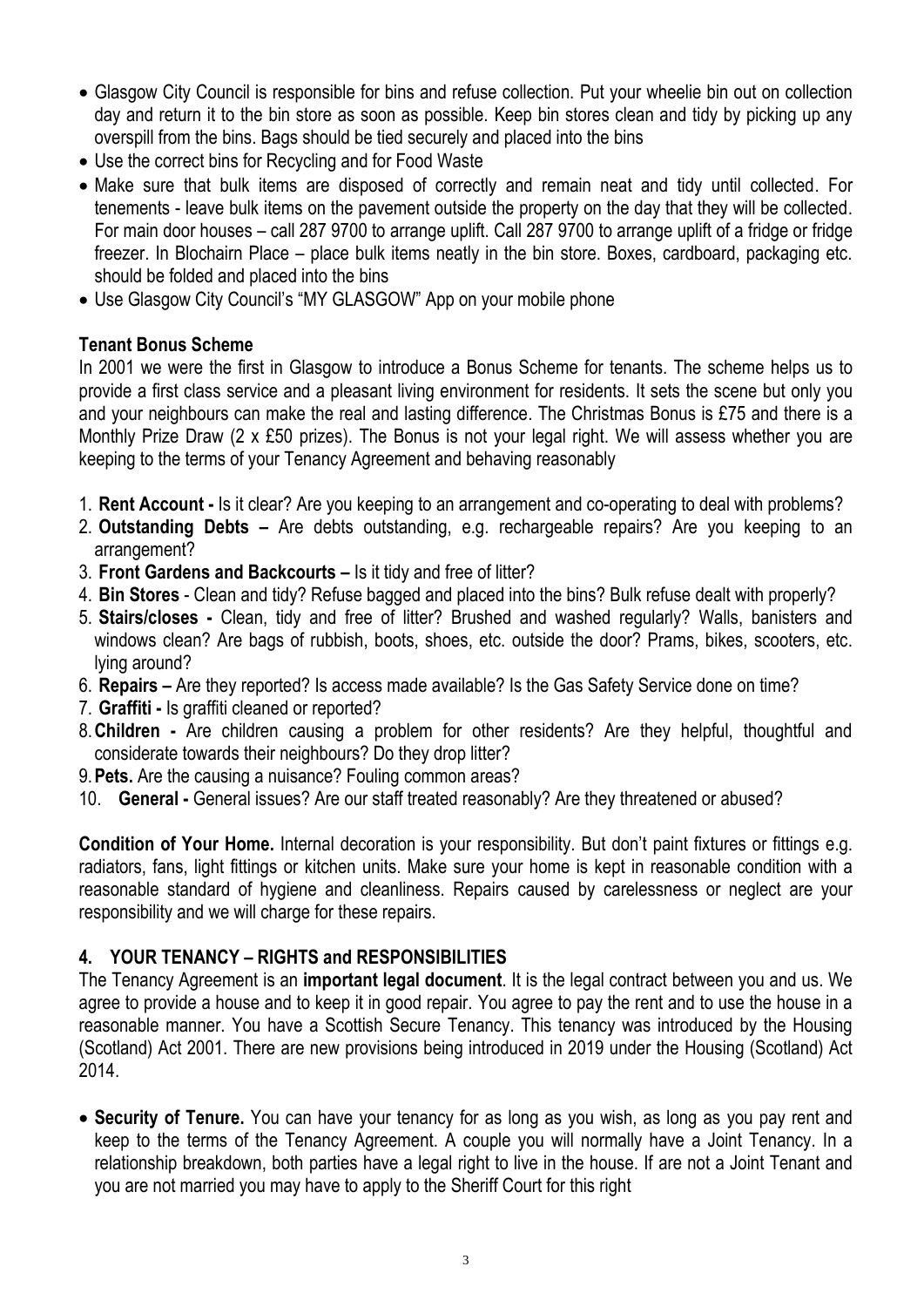4

- $\triangleright$  Leave the house in a clean and tidy condition
- $\triangleright$  Deal with repairs which are your responsibility
- $\triangleright$  Remove paint from electrical fittings, i.e. sockets, switches, extractor fans etc.
- $\triangleright$  Remove your possessions, including all furniture, floor coverings and refuse
- $\triangleright$  Take final meter readings and tell your gas and electricity suppliers
- $\triangleright$  Leave some electricity and gas in the meters
- $\triangleright$  Return all of your keys to us as soon as possible
- **Eviction.** A serious or persistent breach of tenancy, including non-payment of rent, can result in your eviction. A Notice will be served warning of Court action. If this happens you should get independent advice from a solicitor. A Sheriff will decide whether eviction is reasonable and within the law
- **Abandonment.** If you are not living in the house we can issue an Abandonment Notice. If we do not hear from you within 28 days your tenancy will end. To avoid misunderstanding you should tell us if you intend to be away for more than 28 days
- **Succession.** If you die your tenancy will pass to your surviving joint tenant or your spouse or co-habitee, a member of your family or your carer. That person must be at least 16 years old and must have lived in the house for at least 12 months immediately before your death. They must have lived in the house with our knowledge and written consent. There is no succession to tenancy for houses that have been adapted for specific medical needs
- **Assignation.** It may be possible to transfer all your rights and responsibilities to someone else. The person must have lived with you for at least 12 months with our knowledge and written permission. We will consider who will be living in the house and how the person applying for the tenancy would be dealt with under our Allocation Policy
- **Sub-Letting and Lodgers.** To take in lodgers or sublet part of or all of a house you must get our permission in writing in advance. Permission would not be granted if, for example, there would be overcrowding, rent was too high or there were unsatisfactory references. We would also consider our duty to Housing List applicants
- **Alterations and Improvements.** You can carry out alterations and improvements to your home, including external work, if you get our written permission in advance. It is your responsibility to make sure that everything is safe for your neighbours
- **Right to Buy.** The Right to Buy your home in Scotland ended on 1 August 2016
- **Aids and Adaptations.** If you have mobility problems your doctor can refer you to an Occupational Therapist (OT). The OT will assess your need for aids or adaptations, including ramps; walk in showers; etc. Or, contact the OT direct. We can apply for funding from Glasgow City Council to do the work

# **5. MOVING ON**

- **Transfer.** You can apply if you have lived in your house for at least 2 years. It is 3 years in a second house and 5 years in a third house. We will consider applications earlier if there is a change of circumstances, for example, a medical problem or the number of people living in the house
- **Relationship Breakdown.** You can contact us in complete confidence if your marriage or relationship has broken down. Contact a solicitor or Glasgow Women's Aid if there is a threat of intimidation or violence to you or anyone living in the house. A housing application can be accepted from either partner but we prefer that the person who will have custody of children continues to live in the house
- **Mutual Exchanges.** You can negotiate an exchange with another Blochairn tenant or a tenant of another organisation. Exchanges need the written approval of both landlords
- **Equal Opportunities.** We try to make sure that there is no discrimination against a tenant, resident or housing applicant on grounds of race, religion, ethnic origin, gender, sexual orientation, disability, marital status or social background. If you have any concerns you should contact us, in complete confidence
- **Moving Out.** If you are moving out you must give four weeks' notice, in writing, to end your tenancy. To avoid additional charges at the end of the tenancy you must: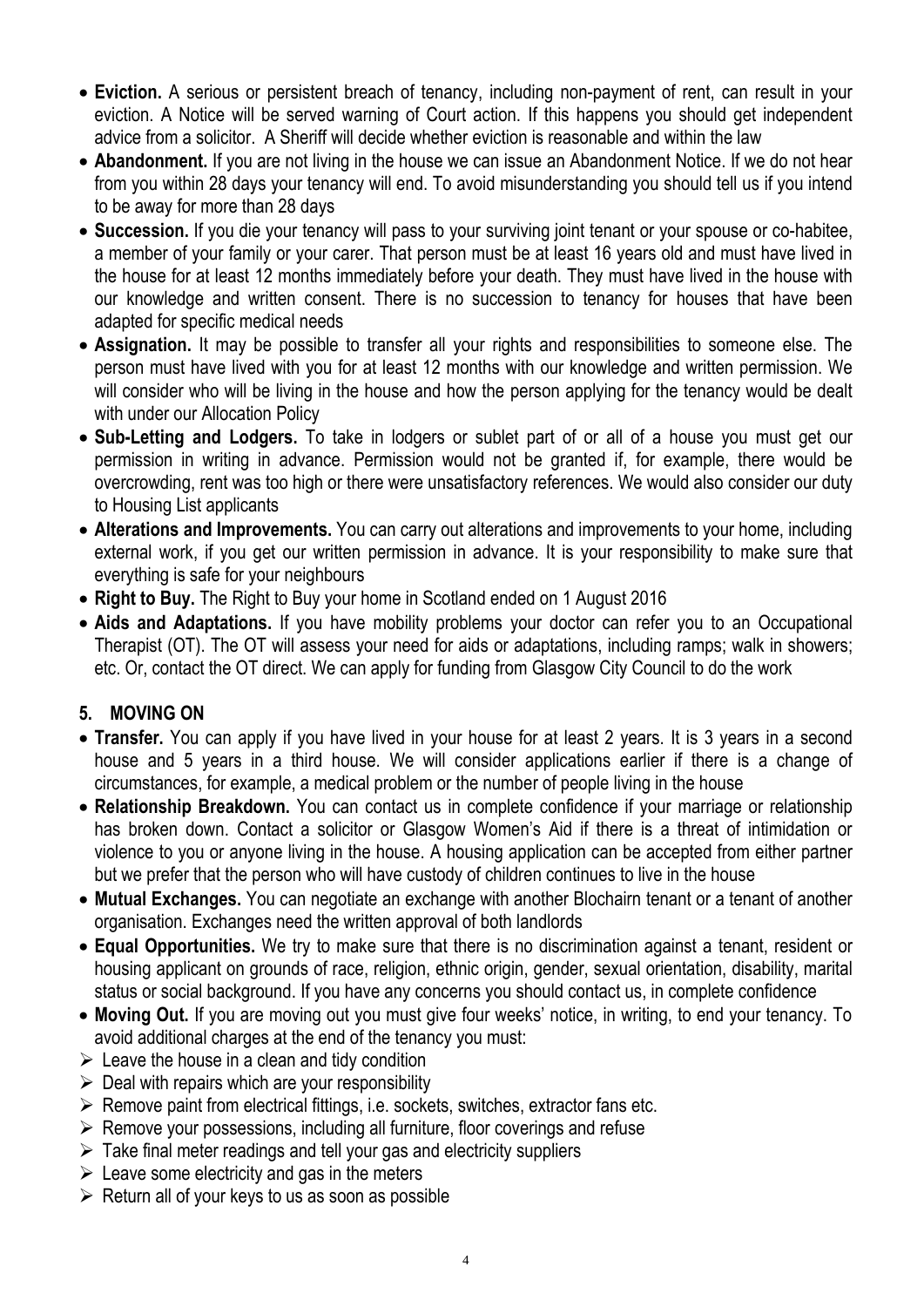# **6. RENT**

## **Rent is due monthly, in advance, on or before the 28th of each month**.

- 1. Use your ALLPAY Payment Card at the Post Office or any Pay Point
- 2. Use the ALLPAY APP on your mobile phone
- 3. Go to the ALLPAY web site www.allpay.net
- 4. Pay by Direct Debit from your bank account
- 5. Have your Housing Benefit/Universal Credit sent direct to us

You can make several, individual payments as long as the rent is paid fully in advance. It is your responsibility to pay rent if you receive Housing Benefit/Universal Credit and to co-operate with the DWP to make sure that your application is properly dealt with.

- **Housing Benefit/Universal Credit.** You may receive Housing Benefit/Universal Credit to help pay your rent. Our staff can provide basic advice and assistance. More detailed advice can be provided by our support staff
- **Rent Arrears.** Rent arrears are most often due to a tenant being unable to pay rather than refusing to pay rent. If you receive welfare benefits or are on a low income you have many demands on your resources. But high or persistent rent arrears can lead to court action and eviction. It is vital that you contact us as soon as you realise there is a problem
- **Council Tax.** You must pay Council Tax direct to Glasgow City Council. Contact the Housing Benefit and Council Tax Revenue Centre Tel 287 5050. If you are having difficulty or are in arrears speak to us for advice
- **Rent Increases.** The new rent will be due from 28 March each year

# **7. REPAIRS and MAINTENANCE**

**Our Responsibilities.** We will deal with repairs required through normal wear and tear and will maintain services within the house, including electricity, gas and plumbing. Services outwith the house are the responsibility of public utilities.

**Your Responsibilities.** You are responsible for repairs required because of deliberate damage, carelessness or neglect.

- **Reporting Repairs.** You should report repairs as soon as possible, including vandalism or graffiti
- **Access.** You must give reasonable access. Repairs appointments can be made for morning or afternoon, between 09.00 and 16.00, Monday to Thursday and between 09.00 and 15.00 on a Friday.
- **Gas Safety.** A Gas Safety Service must be carried out every year by law. You must give reasonable access to the Heating Engineer.
- **Response Times.** Target times for a tradesman to call out are:
- Emergency within 4 hours; Urgent within 24 hours; Standard within 5 working days; Q1 within 1 day

In an emergency, if the repair cannot wait until the office reopens, call:

 For Heating & Plumbing - **James Frew Ltd 01294 468 113** For All Other Repairs - **City Building 0800 595 595** Member of staff - **07976 569 939**

An emergency is when there is a risk to health, safety or security or where delay will cause damage to property, for example, if there is a burst pipe. Having no heating or hot water is not an emergency. However, the contractor will attend if this is possible.

 **Burst Pipes.** Find out where the stop cock is in your house so that you can turn the water off in an emergency. Keep heating on during very cold weather. Ask our staff if you need advice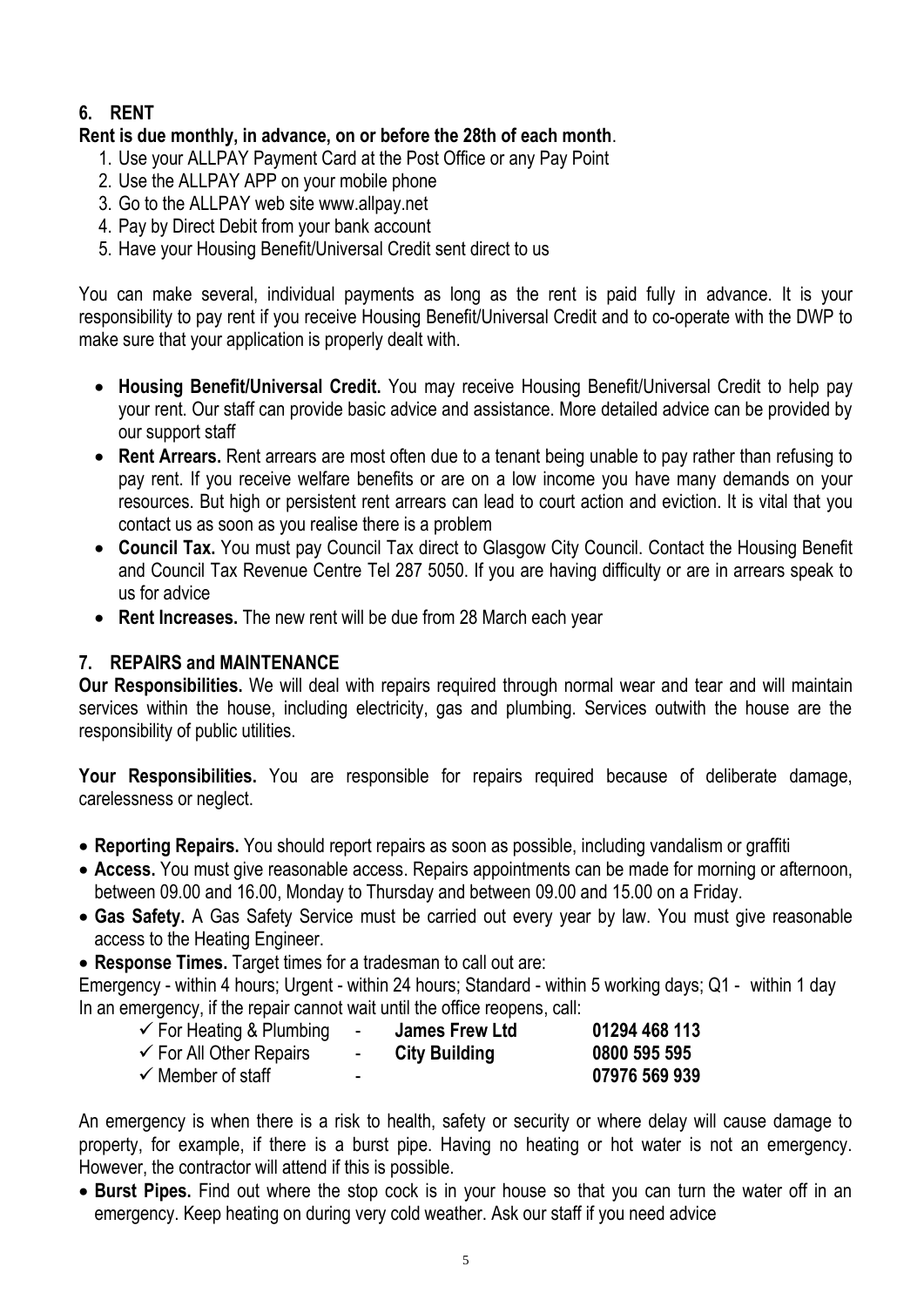- **Power Cuts.** Unplug all electrical appliances and reset the trip switch at your fuse box. Plug in each appliance one at a time. If the switch trips, you have found the faulty appliance. If this does not work, check to see if the power cut affects your neighbours. If your neighbours are affected, call Scottish Power on 0845 27 27 999. If the problem affects only your home call us
- **Planned Maintenance.** Our properties are constantly monitored. We have a programme of works to deal with things like kitchens, bathrooms and decoration of property
- **Smoke Detectors.** It is your responsibility to make sure that your smoke detector is working. Test it every few weeks. Modern detectors are "hard wired" to the main fuse box. A regular high pitched chirping sound indicates that the battery should be replaced
- **Floor Coverings.** If a repair requires that your floor covering must be lifted you will be responsible for lifting it and refitting it. We are not responsible for any damage. You may be able to make a claim through your house contents insurance
- **Baths.** Baths should be cleaned with mild detergents, not abrasive cleaners or bleach
- **Kitchen Worktops.** Spilled liquid, including water, can damage kitchen fittings and should be quickly mopped up. Worktops should be cleaned with water and mild detergent. Hot dishes should not be placed directly onto worktops. A chopping board should be used. The worktop should never be used as a cutting or chopping surface
- **TV Aerials and Satellite Systems.** You must not fit individual aerials or satellite dishes. The TV signal is through a common aerial from the Black Hill transmitter, halfway between Glasgow and Edinburgh. We are not responsible for making sure that every possible channel is available from every supplier. Some channels may not be available in your property. You should take this into account when buying a TV package from, for example, SKY or Virgin
- **Rechargeable Repairs.** You might be recharged for repairs to put the property back to its original condition; because of an accident; because of carelessness, negligence, misuse or abuse or because of forced entry to the house
- **Condensation.** When moist air comes into contact with a cool surface it becomes liquid. On a window, drops of water run down. A wall soaks up the moisture and becomes damp, causing **mould**. You must make sure that your house is properly ventilated and aired, especially when drying clothes or cooking. Don't dry clothes on your radiators or over doors. Wipe and dry condensation quickly, especially at windows and around the toilet cistern. We have a detailed advice leaflet available
- **Satisfaction.** A questionnaire is issued after every repair. Returns are entered into a monthly Prize Draw
- **Right to Repair.** The Housing (Scotland) Act 2001 introduced a Right to Repair. If we do not carry out a repair on time you may have the right to arrange for the repair to be done yourself. Contact us for further information
- **Right to Compensation for Improvements.** Under the Housing (Scotland) Act 2001, compensation for improvements may be available after a tenancy has ended, provided that written permission had been given in advance. Contact us for further information
- **Lofts.** Lofts are normally common to the property and contain technical equipment, such as, TV aerial wiring. Lofts are not designed for storage. You do not have the right to access loft spaces

## **8. SAFETY in the HOME**

- **Gas.** If you smell gas put out all cigarettes. Do not use a match or a naked flame to find the leak. Do not use electrical switches. Open doors and windows. Check to see if a tap is left on or a pilot light is blown out. If you still think there's a leak turn off the gas at the meter and phone 0800 111 999
- **Fire.** Do not store prams, bikes, etc. on the landing or in any other common area. Do not wedge open fire doors. Never store inflammable liquids in your home or in the property. Contact Strathclyde Fire & Rescue to arrange a free FIRE SAFETY visit. If you discover a fire, close the door to the room where the fire is. Make sure everyone leaves the house. Then phone 999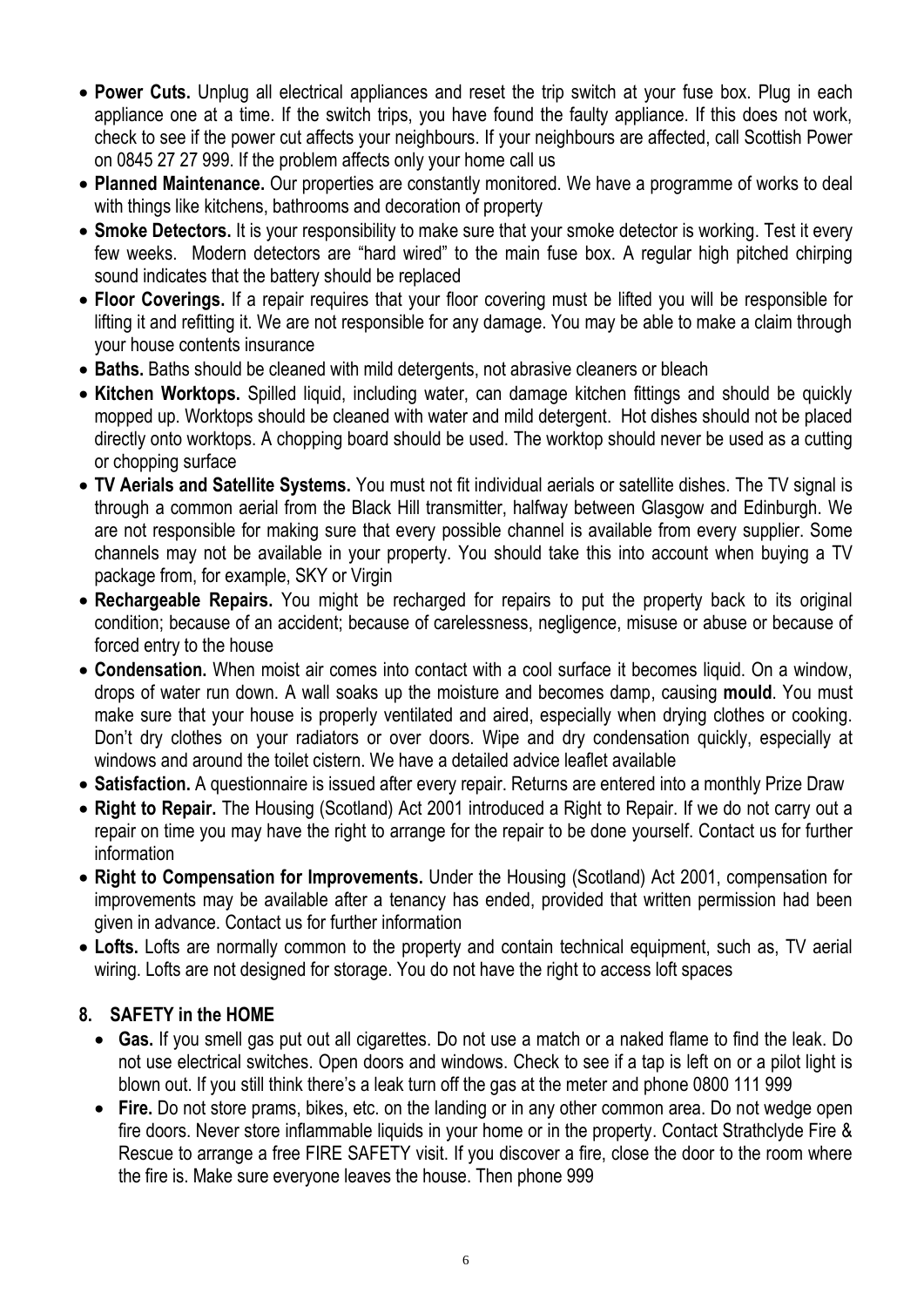**Security.** When you go out never hide your key. Thieves always know where to look. Leave a spare key with someone you can trust. Check the identity of callers before letting them in (officials carry an identity card). Don't let strangers into the property if they press your buzzer for access. Cancel deliveries of newspapers, milk, etc. before going on holiday. Keep close doors locked

## **9. GENERAL INFORMATION**

- **Policies.** Copies of our policies are available on request, free of charge
- **Data Protection.** Information held by us is governed by the Data Protection Law and may be shared with other agencies, such as, Glasgow City Council, the Scottish Housing Regulator, DWP, the UK Border Agency and the Police if this is required by law
- **Appeals and Complaints.** We try to provide a first class service but there may be times when you may be unhappy about something. If this is the case it is important that you let us know. A problem may be resolved through discussions with us. Otherwise, the Complaints Procedure can be followed
- **Scottish Public Services Ombudsman (SPSO).** The SPSO is an independent authority who can investigate a complaint when the Complaints Procedure has been followed and the problem has not been resolved. The SPSO is at Bridgeside House, 99 McDonald Road, Edinburgh, EH7 4NS. Telephone: 0800 377 7330. Email: [ask@spso.org.uk.](mailto:ask@spso.org.uk) Website: [www.spso.org.uk](http://www.spso.org.uk/)
- **Tenant Satisfaction.** We try to provide a first class service. We carry out a Tenant Satisfaction Survey every 3 - 5 years. We welcome comments and suggestions on how we operate

Refuse Collection **Bulk Uplifts** 287 9700 Environmental Protection **Pest Control 287 9700** Recycling **Enquiries** 287 9700 Social Work Services **Children & Families** 276 4710 Occupational Therapist 287 0555 Mental Health 287 5555 Learning Disabilities 287 5555 Criminal Justice 276 4710

Close Lighting 0800 595 595 Road Repairs & Street Lighting **Contract Contract Contract Contract Contract Contract Contract Contract Contract Contract Contract Contract Contract Contract Contract Contract Contract Contract Contract Contract Contract C** 

## **10. USEFUL ADDRESS and TELEPHONE NUMBERS**

### **HOUSING**

| <b>City Housing (Homeless Persons)</b>  | 1250 Westerhouse Rd        | 276 6153      |
|-----------------------------------------|----------------------------|---------------|
| The Scottish Housing Regulator          | 58 Port Dundas Road        | 242 5642      |
| <b>Copperworks Housing Association</b>  | 43 Tharsis St              | 552 7477      |
| <b>Glasgow Housing Association</b>      | 177 Trongate               | 274 6200      |
| <b>Royston Corridor Homes</b>           | 143 Charles St             | 274 8645      |
| <b>Shelter Advice Line</b>              |                            | 0808 800 4444 |
| <b>Spire View Housing Association</b>   | 43 Tharsis St              | 552 7928      |
| <b>EMERGENCIES</b>                      |                            |               |
| <b>Police/Fire/Ambulance</b>            |                            | 999           |
| <b>Social Work Services Emergencies</b> | 400 Petershill Rd          | 0300 343 1505 |
| <b>Gas Emergencies</b>                  | <b>Gas Escapes</b>         | 0800 111 999  |
| <b>Blochairn Emergency Repairs</b>      | <b>Gas Central Heating</b> | 01294 468 113 |
|                                         | <b>All Other Repairs</b>   | 0800 595 595  |
|                                         | <b>Staff</b>               | 07976 569 939 |
| <b>GLASGOW CITY COUNCIL</b>             |                            |               |
| <b>CCTV</b>                             |                            | 287 9999      |
| Housing Benefit & Council Tax           |                            | 287 5050      |